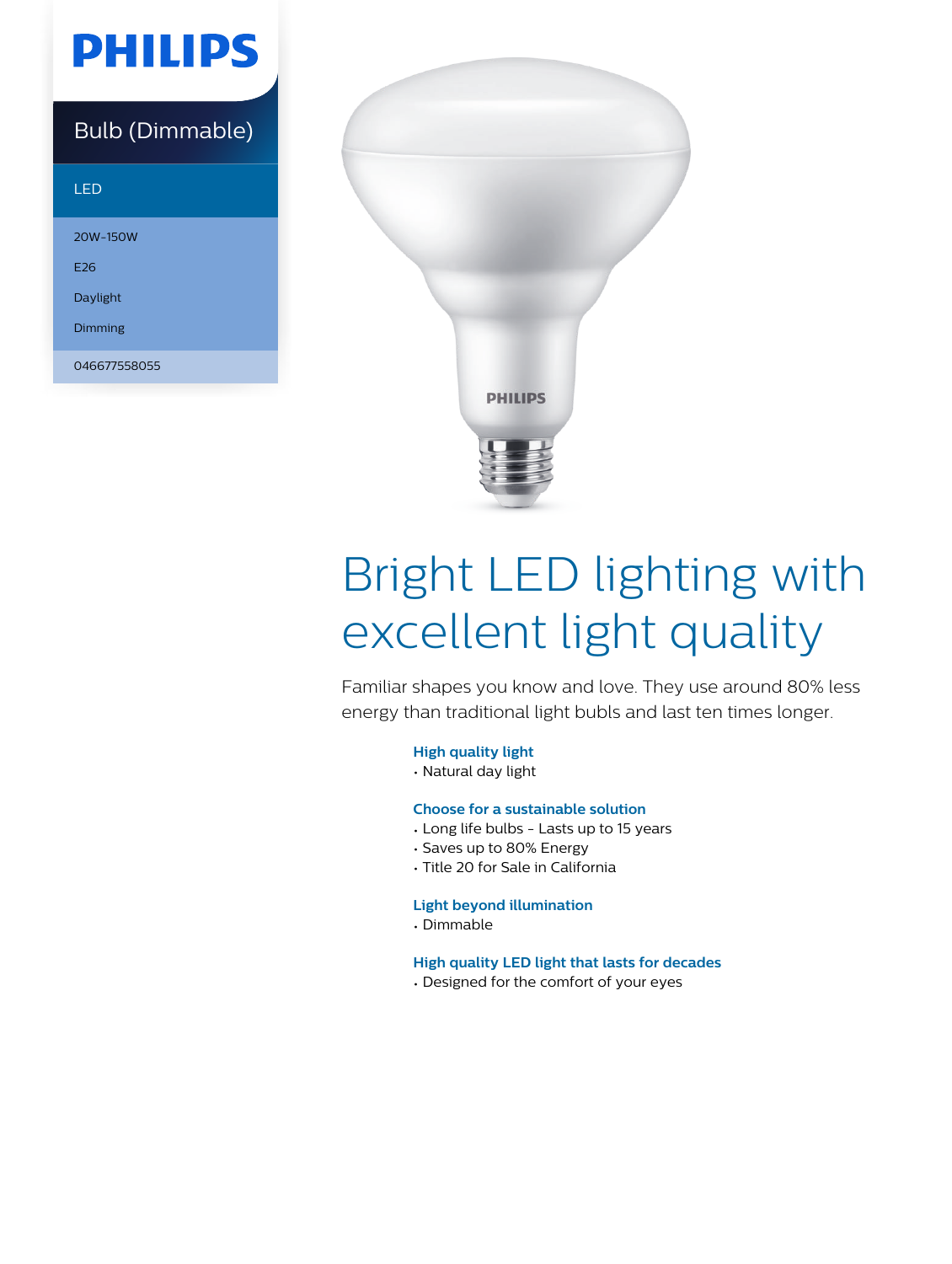#### 046677558055

### **Highlights**

#### **Natural day light**



This bulb has a color temperature of 5000K, creating a lighting effect that is very close to that of natural daylight. Natural daylight helps with focus and making details easier to see.

#### **15,000-hour rated average life**



With a lifetime of up to 15,000 hours, you can reduce the hassle of frequently replacing your light bulbs, and enjoy a perfect lighting solution for over 15 years.

#### **Saves up to 80% Energy**



Enjoy the energy-savings of LEDs without sacrificing light quality. Instantly save over 80% in energy by replacing your existing incandescent or halogen bulbs

#### **Title 20**

This bulb has been designed in compliance with CEC regulations for California Title 20, for sale in California.

#### **Dimmable**

This bulb can be used with most dimmers to create your desired ambience with smooth dimming to 10% of full light levels. Please check the dimmability compatibility chart to be certain that your particular dimmer can be used with this bulb.

#### **Designed for the comfort of your eyes**



It's easy to see how harsh lighting can strain the eyes. Too bright, and you get glare. Too soft and you experience flicker. Now you can gently light up your world with LEDs designed to go easy on the eyes, and create the perfect ambience for your home.

### Specifications

#### **Bulb characteristics**

- Dimmable: Yes
- Intended use: Indoor
- Lamp shape: Non directional reflector
- Socket: E26
- Technology: LED
- Type of glass: Frosted

#### **Bulb dimensions**

- Height: 15.8 cm
- Weight: 0.184 kg
- Width: 12.3 cm

#### **Durability**

- Average life (at 2.7 hrs/day): 15 year(s)
- Lumen maintenance factor: 70%
- Nominal lifetime: 15,000 hour(s)
- Number of switch cycles: 50,000